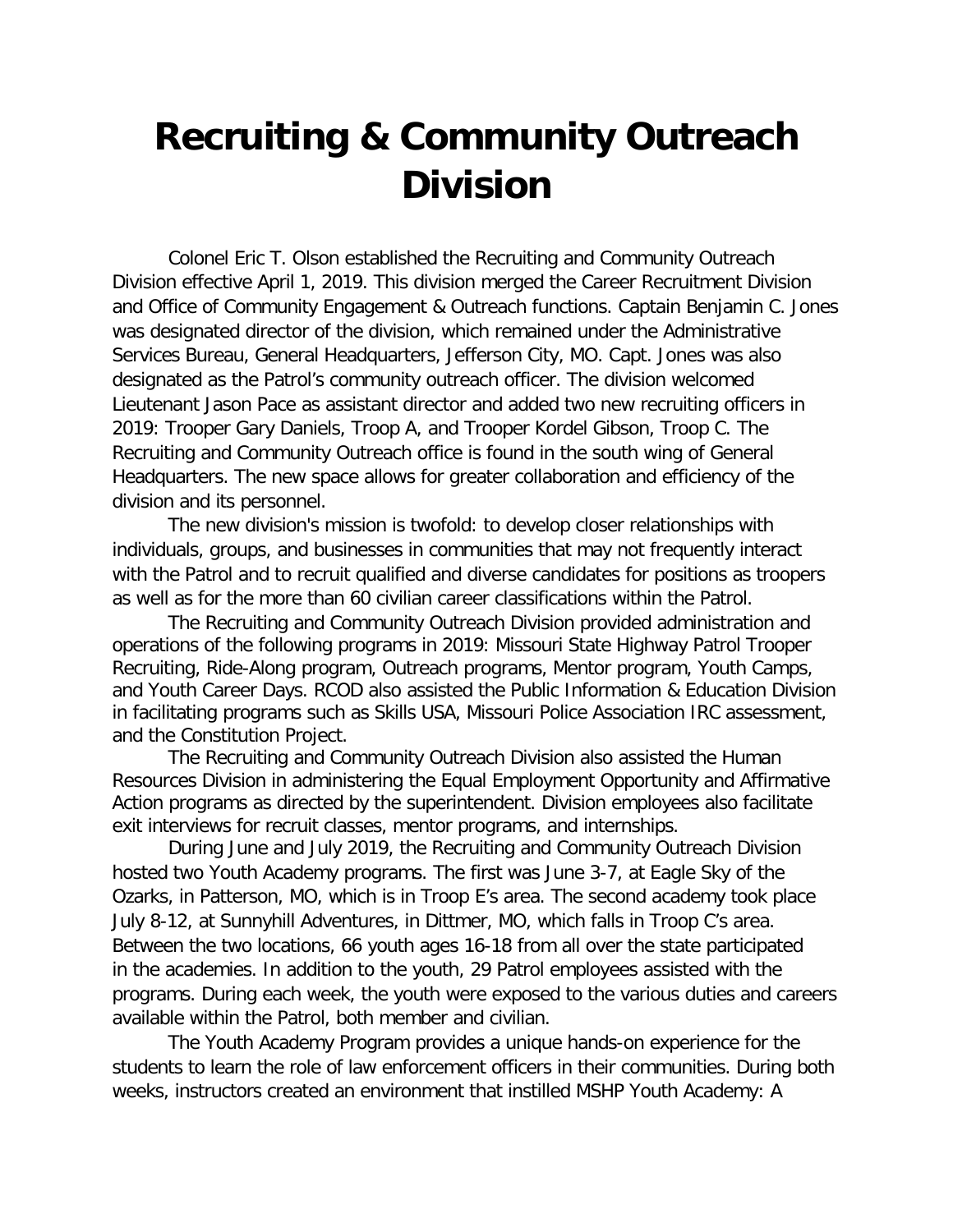teamwork, discipline, and character building, and included activities that fostered leadership, the Patrol core values, and team building. One of the goals of the program was aimed at creating a better bond between youth, law enforcement, and the entire community. Representatives from the marine operations, Gaming Division, Aircraft Division, commercial vehicle enforcement, the Major Crash Investigative Unit, and various civilian careers provided presentations on their duties and responsibilities to show the varied career opportunities within the agency. Cadets participated in physical fitness training, and drill and marching exercises. They learned about the Patrol's history, ethics, integrity, firearms safety, and use of force. The cadets also earned their CPR certification.

In addition to the week-long camps, division members hosted two-day Youth Academy programs in Troop A and Troop D areas.

The RCOD members regularly connect with communities through Backpack For Kids (Troop D), Kicks For Kids (Troop E), Salvation Army Adopt A Family Toy Shop, serving meals to those in need (Troop F), and the Kansas City Shop With A Cop program (Troop A). The division also facilitated a College Student Alliance Program for 60 Lincoln University students. In 2019 alone, recruiters logged approximately 5,646 hours performing their duties.

In addition to the recruiting events in Missouri, recruiters attended events in Arkansas, Kentucky, Tennessee, Georgia, Oklahoma, Illinois, Mississippi, Texas, and Kansas in 2019.

The Recruiting and Community Outreach Division is very active on social media through Facebook, Twitter, and Pandora. Division members used their creativity to produce recruiting videos of the youth academies, motorcycle operations, Aircraft Division, and the Water Patrol Division for future social media advertisements.

Recruiters administered the trooper selection process written and fitness testing 313 times at locations throughout the state of Missouri.

## **2020**

The Missouri State Highway Patrol faced many challenges during the COVID-19 pandemic. The Recruiting and Community Outreach Division is people-oriented which added unique challenges to its mission during a pandemic. However, division members remained vigilant in their assigned responsibilities. RCOD took measures to practice social distancing and established the most thoughtful and beneficial means of recruiting. Although several meetings, career/community events, youth camps, and training events, etc. were canceled, division employees continued to move forward with its recruitment and community outreach efforts. Additionally, with the new challenges came new opportunities to develop creative strategies to attract and recruit qualified applicants. Some of RCOD's accomplishments during this time included the following: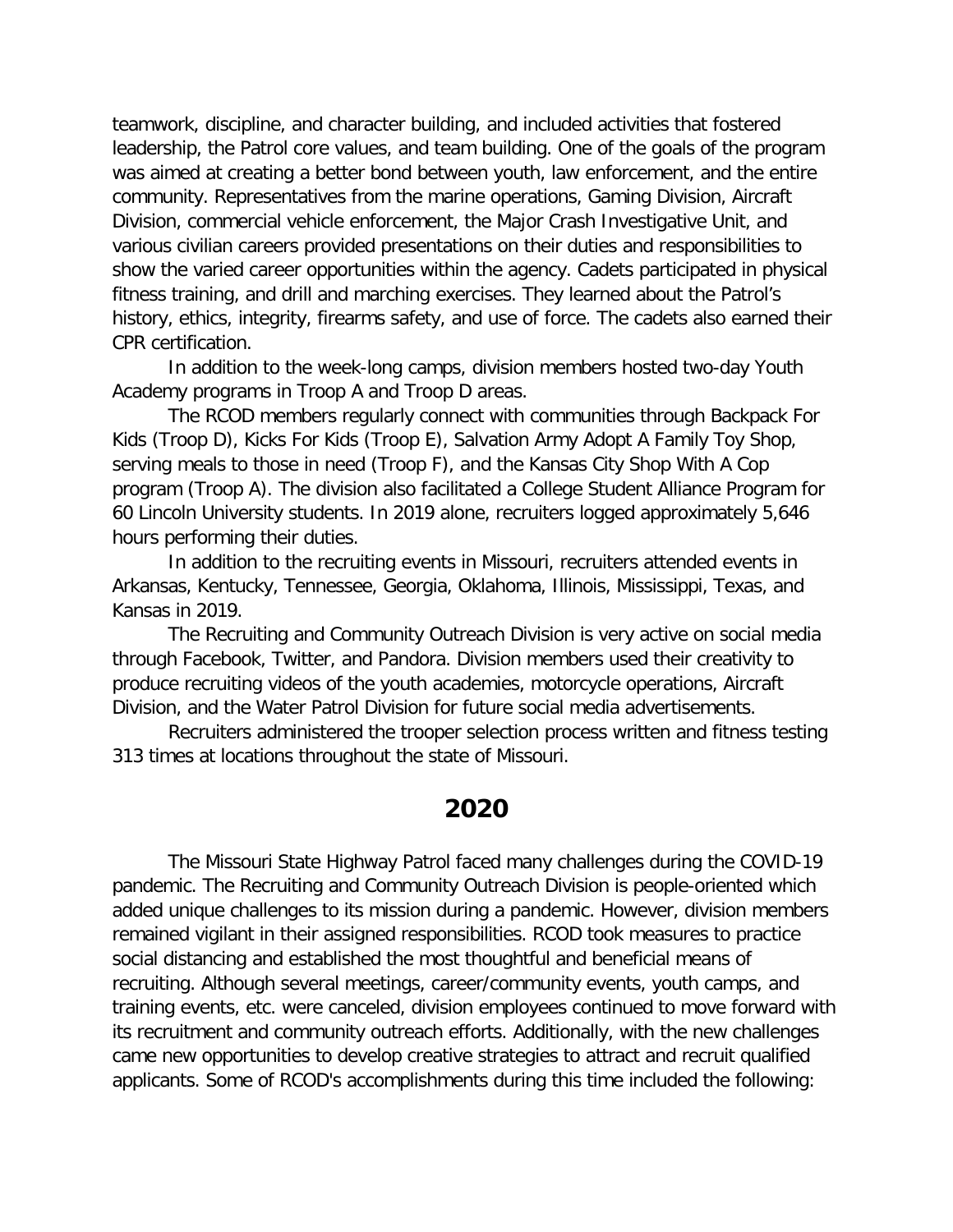- Enhanced advertising and social media presence.
- Increased exposure within various media outlets throughout the state.
- Improved partnerships with universities/colleges and military installations.
- Increased participation of virtual recruiting career fairs and events.
- Enhanced communication/connection with applicants.

The Recruiting and Community Outreach Division worked hard to retain its connections to various communities with care for individual needs and respect for their health and safety. For instance, during clothing and food distribution, face masks and hand sanitizer were integrated into the event plan.

Division members completed a data integrity project, reviewing and updating all presentations, brochures, forms, and other marketing material. Working with Criminal Justice Information Systems personnel, the SHP-62 (Applicant Contact) and the SHP-63 (Recruiting Activity) forms were updated to accurately capture and consolidate information regarding community outreach events in a more efficient way. RCOD personnel developed a new database for applicant information which is then forwarded to the full-time recruiters via email. In the past, an applicant could apply for a trooper position and the recruiter would be unaware until weeks or even months later. With the new database, once an applicant applies and the Human Resources Division runs the initial criminal records check, the applicant's contact information is forwarded to the full-time recruiter in that troop area. Within 24 hours of applying, the applicant is contacted personally by a recruiter to welcome them to the Patrol's Trooper Selection Process. This provides the opportunity to build the relationship of the applicant/recruiter sooner, allows the recruiter to better prepare the applicant for upcoming testing, and improves the percentage rate of applicants appearing for testing.

Division members continued to enhance and develop recruiting videos for all divisions within the agency throughout the year. These videos were uploaded to RCOD's internal video library, and became instrumental in answering questions and educating students/potential applicants of the diverse career opportunities within the Patrol. Specifically, a recruiting video was created targeting college students through their social media channels. The purpose was to inform the students and soon-to-be graduates of the career opportunities within the agency. RCOD members also produced videos highlighting the Patrol's Training Academy. These allowed followers to have a better understanding of the Patrol's exceptional training and provided them with an opportunity to see first-hand the transformation from recruit to trooper.

RCOD worked with the Public Information and Education Division (PIED) to explore the opportunities in developing the Patrol's first YouTube channel. Other law enforcement agencies throughout the country have used this platform for recruiting/educational purposes with a tremendous amount of success. This allows